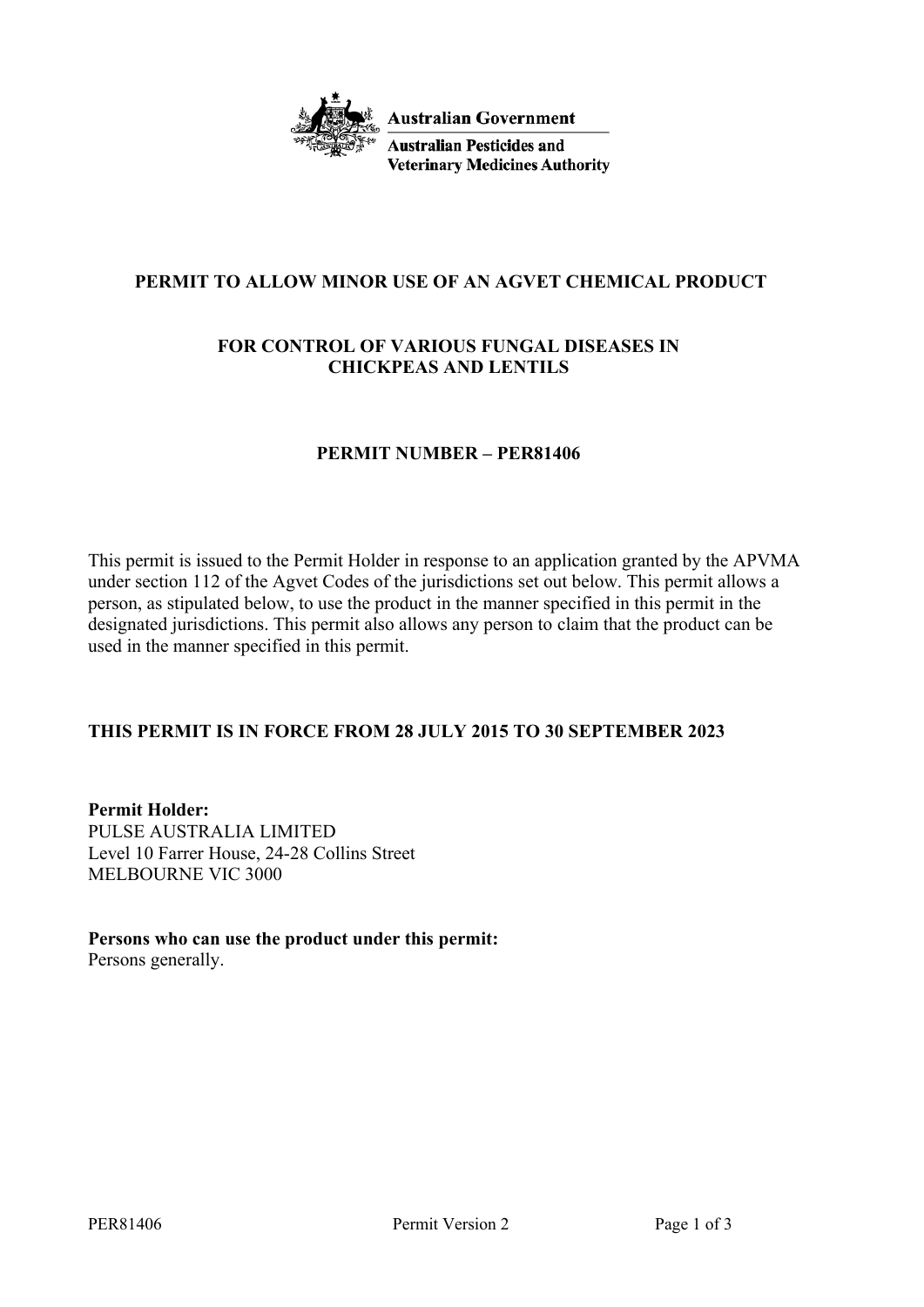### **CONDITIONS OF USE**

## **Product to be used:**

CROP CARE CAPTAN WG FUNGICIDE [APVMA No. 48198] Plus other REGISTERED PRODUCTS Containing: 800 g/kg CAPTAN as the only active constituent.

NUFARM CAPTAN 900WG FUNGICIDE [APVMA No. 61529] Plus other REGISTERED PRODUCTS Containing: 900 g/kg CAPTAN as the only active constituent.

#### **Directions for Use:**

| <b>Crops</b>                       | <b>Target Diseases</b>                           | Rate              |
|------------------------------------|--------------------------------------------------|-------------------|
| <b>CHICKPEAS</b><br><b>LENTILS</b> | Chocolate spot<br>Ascochyta blight<br>Grey mould | 800 g/kg products |
|                                    |                                                  | $1.25$ kg/ha      |
|                                    |                                                  | 900 g/kg products |
|                                    |                                                  | $1.11$ kg/ha      |

## **Critical Use Comments:**

- Chickpeas: Commence application 3-5 weeks after emergence.
- Lentils: Commence application 8-10 weeks after emergence.
- DO NOT apply more than two (2) applications per crop, with minimum re-treatment interval of 7-14 days between consecutive applications.
- Alternate captan based products with fungicides with different modes of action, and incorporate use pattern into a disease management strategy.

# **Withholding Periods:**

Harvest: DO NOT harvest for 14 DAYS after final treatment application. Grazing: DO NOT graze or cut for livestock feed for 14 DAYS after final application.

# **Export slaughter interval (ESI):**

Livestock that have been grazing on or fed treated crops and/or over-sprayed should be placed on clean feed for 7 days prior to slaughter.

# **APPLICATION:**

Ground Application: Apply as a foliar spray in a spray volume of 100 L/ha.

#### Aerial Application:

Product must only be applied with aircraft fitted with accurately calibrated equipment. Apply a minimum total spray volume of 30 - 50 L/ha with nozzles (e.g. Micro® rotary atomisers, CP nozzles or conventional hydraulic nozzles) set to a minimum spray quality of MEDIUM according to ASAE S572 definition for standard nozzles.